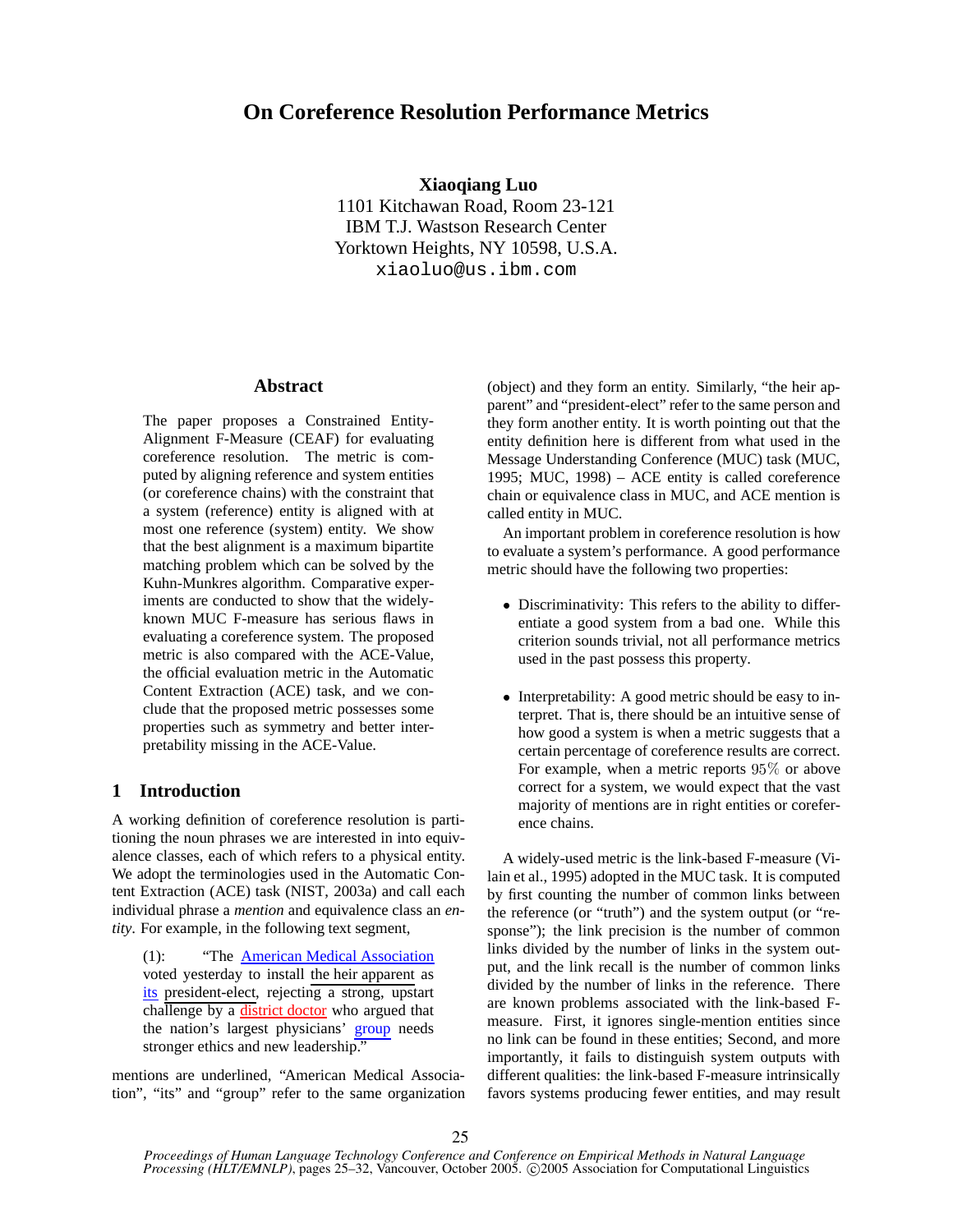in higher F-measures for worse systems. We will revisit these issues in Section 3.

To counter these shortcomings, Bagga and Baldwin (1998) proposed a B-cubed metric, which first computes a precision and recall for each individual mention, and then takes the weighted sum of these individual precisions and recalls as the final metric. While the B-cubed metric fixes some of the shortcomings of the MUC Fmeasure, it has its own problems: for example, the mention precision/recall is computed by comparing entities containing the mention and therefore an entity can be used more than once. The implication of this drawback will be revisited in Section 3.

In the ACE task, a value-based metric called ACEvalue (NIST, 2003b) is used. The ACE-value is computed by counting the number of false-alarm, the number of miss, and the number of mistaken entities. Each error is associated with a cost factor that depends on things such as entity type (e.g., "LOCATION", "PER-SON"), and mention level (e.g., "NAME," "NOMINAL," and "PRONOUN"). The total cost is the sum of the three costs, which is then normalized against the cost of a nominal system that does not output any entity. The ACEvalue is finally computed by subtracting the normalized cost from 1. A perfect coreference system will get a  $100\%$  ACE-value while a system outputs no entities will get a  $0$  ACE-value. A system outputting many erroneous entities could even get negative ACE-value. The ACEvalue is computed by aligning entities and thus avoids the problems of the MUC F-measure. The ACE-value is, however, hard to interpret: a system with ACE-value does not mean that  $90\%$  of system entities or mentions are correct, but that the cost of the system, relative to the one outputting no entity, is  $10\%$ .

In this paper, we aim to develop an evaluation metric that is able to measure the quality of a coreference system – that is, an intuitively better system would get a higher score than a worse system, and is easy to interpret. To this end, we observe that coreference systems are to recognize *entities* and propose a metric called Constrained Entity-Aligned F-Measure (CEAF). At the core of the metric is the optimal one-to-one map between subsets of reference and system entities: system entities and reference entities are aligned by maximizing the total entity similarity under the constraint that a reference entity is aligned with at most one system entity, and vice versa. Once the total similarity is defined, it is straightforward to compute recall, precision and F-measure. The constraint imposed in the entity alignment makes it impossible to "cheat" the metric: a system outputting too many entities will be penalized in precision while a system outputting two few entities will be penalized in recall. It also has the property that a perfect system gets an  $F$ -measure 1 while a system outputting no entity or no common mentions gets an F-measure 0. The proposed CEAF has a clear meaning: for mention-based CEAF, it reflects the percentage of mentions that are in the correct entities; For entitybased CEAF, it reflects the percentage of correctly recognized entities.

The rest of the paper is organized as follows. In Section 2, the Constrained Entity-Alignment F-Measure is presented in detail: the constraint entity alignment can be represented by a bipartite graph and the optimal alignment can be found by the Kuhn-Munkres algorithm (Kuhn, 1955; Munkres, 1957). We also present two entity-pair similarity measures that can be used in CEAF: one is the absolute number of common mentions between two entities, and the other is a "local" mention Fmeasure between two entities. The two measures lead to the mention-based and entity-based CEAF, respectively. In Section 3, we compare the proposed metric with the MUC link-based metric and ACE-value on both artificial and real data, and point out the problems of the MUC F-measure.

# **2 Constrained Entity-Alignment F-Measure**

Some notations are needed before we present the proposed metric and the algorithm to compute the metric.

Let reference entities in a document  $d$  be

$$
\mathcal{R}(d) = \{R_i : i = 1, 2, \cdots, |\mathcal{R}(d)|\},\
$$

and system entities be

$$
\mathcal{S}(d) = \{S_i : i = 1, 2, \cdots, |\mathcal{S}(d)|\}.
$$

To simplify typesetting, we will omit the dependency on d when it is clear from context, and write  $\mathcal{R}(d)$  as  $\mathcal R$  and  $S(d)$  as S.

Let

$$
m = \min\{|\mathcal{R}|, |\mathcal{S}|\}
$$
  

$$
M = \max\{|\mathcal{R}|, |\mathcal{S}|\},
$$

and let  $\mathcal{R}_m\subset \mathcal{R}$  and  $\mathcal{S}_m\subset \mathcal{S}$  be any subsets with  $m$  entities. That is,  $|\mathcal{R}_m| = m$  and  $|\mathcal{S}_m| = m$ . Let  $G(\mathcal{R}_m, \mathcal{S}_m)$ be the set of one-to-one entity maps from  $\mathcal{R}_m$  to  $\mathcal{S}_m$ , and  $G_m$  be the set of all possible one-to-one maps between the size-*m* subsets of  $R$  and  $S$ . Or

$$
G(\mathcal{R}_m, \mathcal{S}_m) = \{g : \mathcal{R}_m \mapsto \mathcal{S}_m\},
$$
  

$$
G_m = \cup_{(\mathcal{R}_m, \mathcal{S}_m)} G(\mathcal{R}_m, \mathcal{S}_m).
$$

The requirement of one-to-one map means that for any  $g \in G(\mathcal{R}_m, \mathcal{S}_m)$ , and any  $R \in \mathcal{R}_m$  and  $R' \in \mathcal{R}_m$ , we have that  $R \neq R'$  implies that  $g(R) \neq g(R')$ , and  $g(R) \neq g(R')$  implies that  $R \neq R'$ . Clearly, there are m! one-to-one maps from  $\mathcal{R}_m$  to  $\mathcal{S}_m$  (or  $|G(\mathcal{R}_m, \mathcal{S}_m)| =$  $[m!]$ , and  $|G_m| = {M \choose m}m!$ .

Let  $\phi(R, S)$  be a "similarity" measure between two entities R and S.  $\phi(R, S)$  takes non-negative value: zero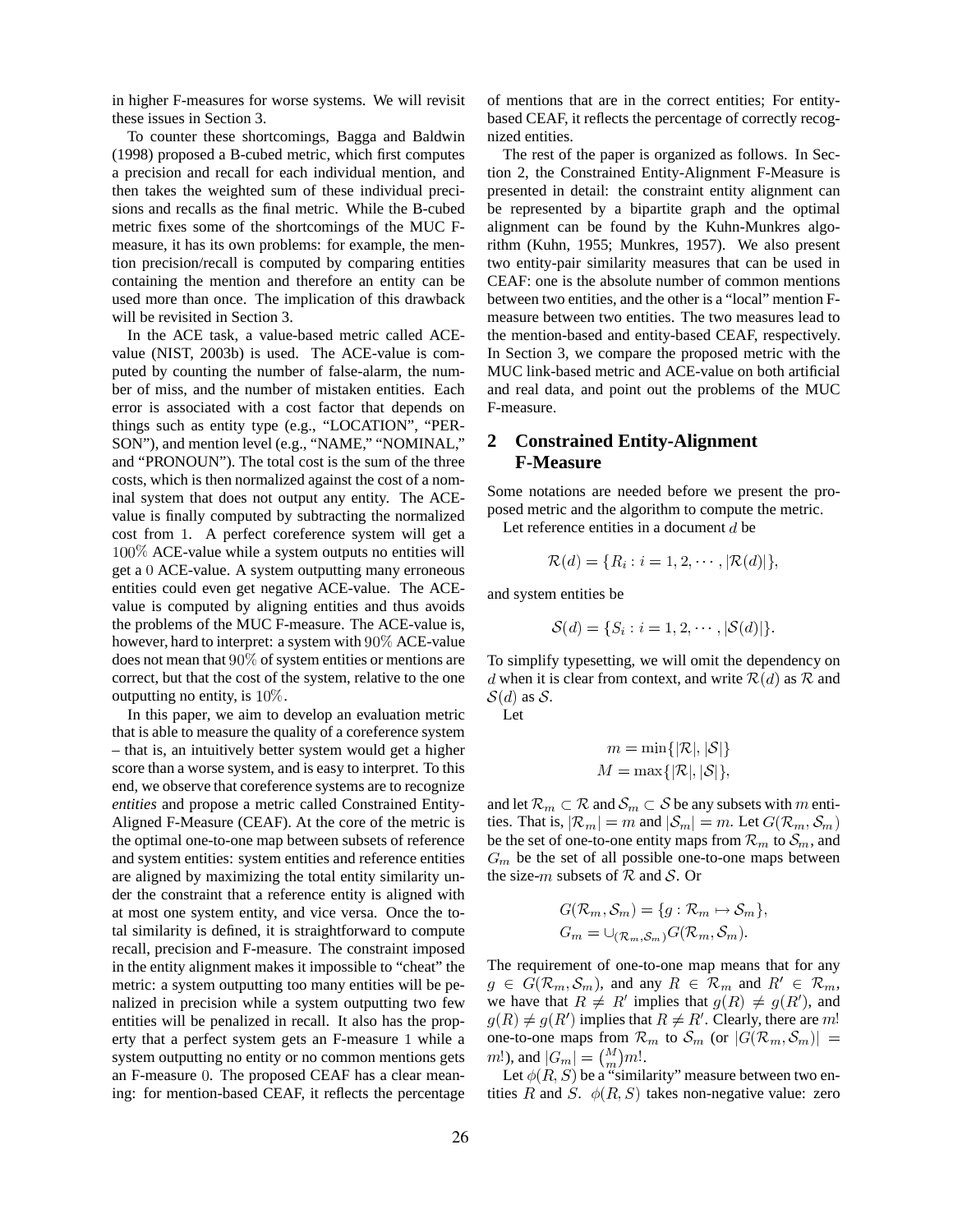value means that  $R$  and  $S$  have nothing in common. For example,  $\phi(R, S)$  could be the number of common mentions shared by R and S, and  $\phi(R, R)$  the number of mentions in entity *.* 

For any  $g \in G_m$ , the total similarity  $\Phi(g)$  for a map g test cor is the sum of similarities between the aligned entity pairs:  $\Phi(g) = \sum_{R \in \mathcal{R}} \phi(R, g(R))$ . Given a document d, and its reference entities R and system entities S, we can find the best alignment maximizing the total similarity:

$$
g^* = \arg\max_{g \in G_m} \Phi(g)
$$
  
= 
$$
\arg\max_{g \in G_m} \sum_{R \in \mathcal{R}_m} \phi(R, g(R)).
$$
 (1)

Let  $\mathcal{R}_m^*$  and  $\mathcal{S}_m^* = g^*(\mathcal{R}_m^*)$  denote the reference and system entity subsets where  $g^*$  is attained, respectively. Then the maximum total similarity is

$$
\Phi(g^*) = \sum_{R \in \mathcal{R}_m^*} \phi(R, g^*(R)). \tag{2}
$$

If we insist that  $\phi(R, S) = 0$  whenever R or S is  $\frac{1}{2}$  is  $\frac{1}{2}$ empty, then the non-negativity requirement of  $\phi(R, S)$ <sup>18</sup> makes it unnecessary to consider the possibility of mapping one entity to an empty entity since the one-to-one map maximizing  $\Phi(g)$  must be in  $G_m$ .

Since we can compute the entity self-similarity  $\phi(R, R)$  and  $\phi(S, S)$  for any  $R \in \mathcal{R}$  and  $S \in \mathcal{S}$  (i.e., consumer using the identity map), we are now ready to define the precision, recall and F-measure as follows:

$$
p = \frac{\Phi(g^*)}{\sum_i \phi(S_i, S_i)}\tag{3}
$$

$$
r = \frac{\Phi(g^*)}{\sum_i \phi(R_i, R_i)}\tag{4}
$$

$$
F = \frac{2pr}{p+r}.\tag{5}
$$

The optimal alignment  $g^*$  involves only  $m$  $\min\{|\mathcal{R}|,|\mathcal{S}|\}\$  reference and system entities, and entities not aligned do not get credit. Thus the F-measure (5) penalizes a coreference system that proposes too many (i.e., lower precision) or too few entities (i.e., lower recall), which is a desired property.

In the above discussion, it is assumed that the similarity measure  $\phi(R, S)$  is computed for all entity pair  $(R, S)$ . In practice, computation of  $\phi(R, S)$  can be avoided if it is clear that  $R$  and  $S$  have nothing in common (e.g., if no mention in R and S overlaps, then  $\phi(R, S) = \int_{S(\Phi)}^{S(\cdot)} \phi(R, S)$ ). These entity pairs are not linked and they will not be considered when searching for the optimal alignment. Consequently the optimal alignment could involve less than  $m$  reference and system entities. This can speed up considerably the F-measure computation when the majority of entity pairs have zero similarity. Nevertheless,

summing over  $m$  entity pairs in the general formulae (2) does not change the optimal total similarity between  $\mathcal R$ and  $S$  and hence the F-measure.

In formulae  $(3)-(5)$ , there is only one document in the test corpus. Extension to corpus with multiple test documents is trivial: just accumulate statistics on the perdocument basis for both denominators and numerators in (3) and (4), and find the ratio of the two.

So far, we have tacitly kept abstract the similarity measure  $\phi(R, S)$  for entity pair R and S. We will defer the discussion of this metric to Section 2.2. Instead, we first present the algorithm computing the F-measure (3)-(5).

### **2.1 Computing Optimal Alignment and F-measure**

A naive implementation of (1) would enumerate all the possible one-to-one maps (or alignments) between size m (recall that  $m = \min\{|\mathcal{R}|, |\mathcal{S}|\}$ ) subsets of  $\mathcal R$  and size- $m$  subsets of  $S$ , and find the best alignment maximizing the similarity. Since this requires computing the similarities between  $mM$  entity pairs and there are  $|G_m| = {M \choose m}m!$  possible one-to-one maps, the complexity of this implementation is  $O(Mm + \binom{M}{m}m!)$ . This is not satisfactory even for a document with a moderate number of entities: it will have about 3.6 million operations for  $M = m = 10$ , a document with only 10 reference and 10 system entities.

Fortunately, the entity alignment problem under the constraint that an entity can be aligned at most once is the classical maximum bipartite matching problem and there exists an algorithm (Kuhn, 1955; Munkres, 1957) (henceforth Kuhn-Munkres Algorithm) that can find the optimal solution in polynomial time. Casting the entity alignment problem as the maximum bipartite matching is trivial: each entity in  $R$  and  $S$  is a vertex and the node pair  $(R, S)$ , where  $R \in \mathcal{R}, S \in \mathcal{S}$ , is connected by an edge with the weight  $\phi(R, S)$ . Thus the problem (1) is exactly the maximum bipartite matching.

 $=$  rithm 1. With the Kuhn-Munkres algorithm, the procedure to compute the F-measure (5) can be described as Algo-

| <b>Algorithm 1</b> Computing the F-measure $(5)$ .                                                                    |
|-----------------------------------------------------------------------------------------------------------------------|
| <b>Input:</b> reference entities: $\mathcal{R}$ ; system entities: $\mathcal{S}$                                      |
| <b>Output</b> : optimal alignment $g^*$ ; F-measure (5).                                                              |
| 1:Initialize: $g^* = \emptyset$ ; $\Phi(g^*) = 0$ .                                                                   |
| 2: For $i = 1$ to $ \mathcal{R} $                                                                                     |
| 3: For $j = 1$ to $ S $                                                                                               |
| 4: <b>Compute</b> $\phi(R_i, S_i)$ .                                                                                  |
| 5: $[g^*, \Phi(g^*)]$ =KM({ $\phi(R, S) : R \in \mathcal{R}, S \in \mathcal{S}$ }).                                   |
| $6:\Phi(\mathcal{R}) = \sum_{R \in \mathcal{R}} \phi(R, R); \Phi(\mathcal{S}) = \sum_{S \in \mathcal{S}} \phi(S, S).$ |
| $7:r = \frac{\Phi(g^*)}{\Phi(\mathcal{R})}; p = \frac{\Phi(g^*)}{\Phi(\mathcal{S})}; F = \frac{2pr}{p+r}.$            |
| 8:return $q^*$ and F.                                                                                                 |

The input to the algorithm are reference entities  $R$  and system entities  $S$ . The algorithm returns the best one-to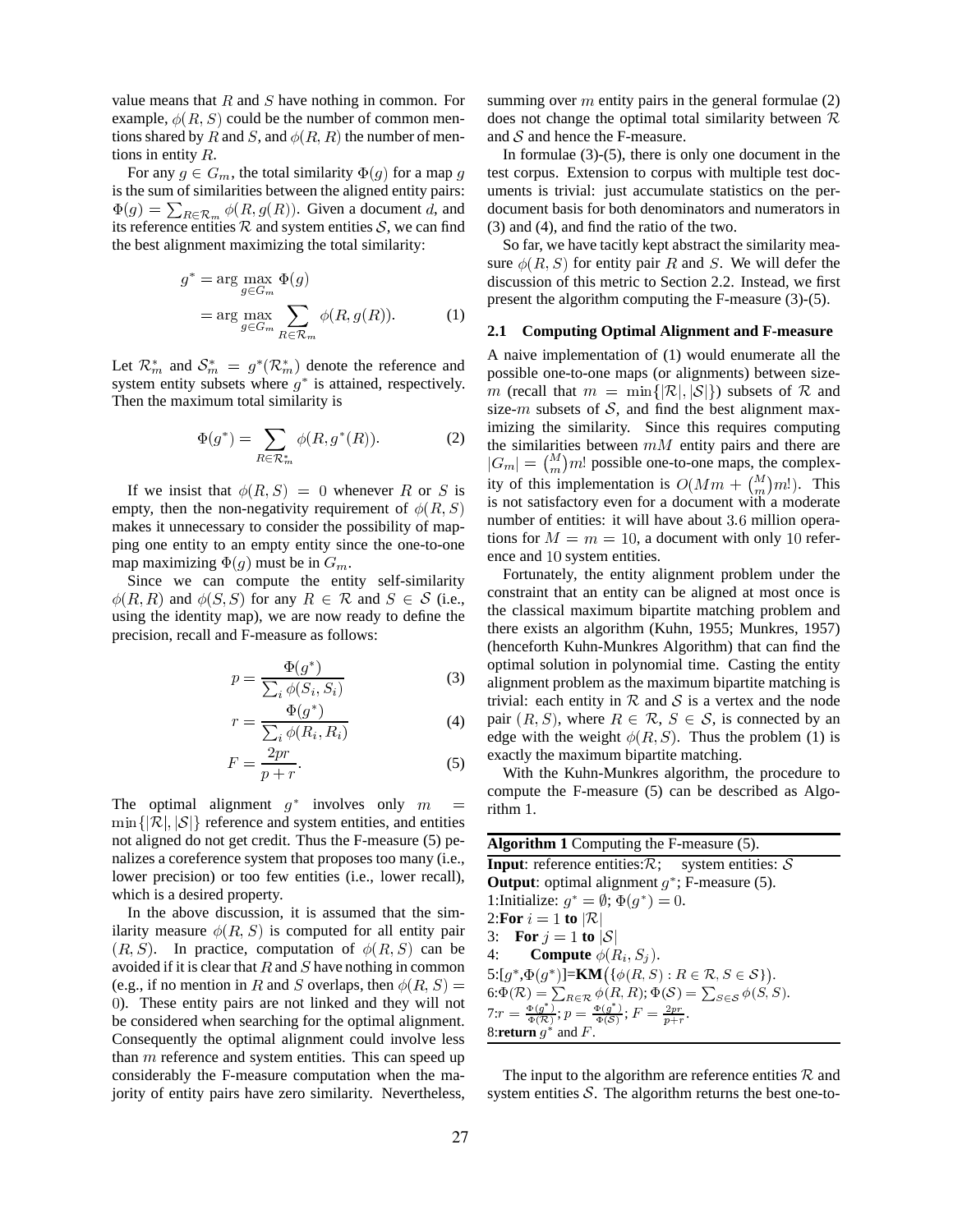one map  $g^*$  and F-measure in equation (5). Loop from line 2 to 4 computes the similarity between all the possible reference and system entity pairs. The complexity of this loop is  $O(Mm)$ . Line 5 calls the Kuhn-Munkres algorithm, which takes as input the entity-pair scores  $\{\phi(R, S)\}\$ and outputs the best map  $g^*$  and the corresponding total similarity  $\Phi(g^*)$ . The worst case (i.e., when all entries in  $\{\phi(R, S)\}\$ are non-zeros) complexity of the Kuhn-Algorithm is  $O(Mm^2 \log m)$ . Line 6 computes "self-similarity"  $\Phi(\mathcal{R})$  and  $\Phi(\mathcal{S})$  needed in the Fmeasure computation at Line 7.

The core of the F-measure computation is the Kuhn-Munkres algorithm at line 5. The algorithm is initially discovered by Kuhn (1955) and Munkres (1957) to solve the matching (a.k.a assignment) problem for square matrices. Since then, it has been extended to rectangular matrices (Bourgeois and Lassalle, 1971) and parallelized (Balas et al., 1991). A recent review can be found in (Gupta and Ying, 1999), which also details the techniques of fast implementation. A short description of the algorithm is included in Appendix for the sake of completeness.

### **2.2 Entity Similarity Metric**

In this section we consider the entity similarity metric  $\phi(R, S)$  defined on an entity pair  $(R, S)$ . It is desirable that  $\phi(R, S)$  is large when R and S are "close" and small when  $R$  and  $S$  are very different. Some straight-forward choices could be

$$
\phi_1(R, S) = \begin{cases} 1, & \text{if } R = S \\ 0, & \text{otherwise.} \end{cases}
$$
 (6)

$$
\phi_2(R, S) = \left\{ \begin{array}{ll} 1, & \text{if } R \cap S \neq \emptyset \\ 0, & \text{otherwise.} \end{array} \right. \tag{7}
$$

(6) insists that two entity are the same if all the mentions are the same, while (7) goes to the other extreme: two entities are the same if they share at least one common mention.

(6) does not offer a good granularity of similarity: For example, if  $R = \{a, b, c\}$ , and one system response is  $S_1 = \{a, b\}$ , and the other system response  $S_2$  ${a}$ , then clearly  $S_1$  is more similar to R than  $S_2$ , yet  $\phi(R, S_1) = \phi(R, S_2) = 0$ . For the same reason, (7) lacks of the desired discriminativity as well.

From the above argument, it is clear that we want to have a metric that can measure the degree to which two entities are similar, not a binary decision. One natural choice is measuring how many common mentions two entities share, and this can be measured by the absolute number or relative number:

$$
\phi_3(R, S) = |R \cap S| \tag{8}
$$

$$
\phi_4(R, S) = \frac{2|R \cap S|}{|R| + |S|}.
$$
 (9)

Metric (8) simply counts the number of common mentions shared by  $R$  and  $S$ , while (9) is the mention Fmeasure between  $R$  and  $S$ , a relative number measuring how similar  $R$  and  $S$  are. For the abovementioned example,

$$
\phi_3(R, S_1) = \phi_3(\{a, b, c\}, \{a, b\}) = 2
$$
  
\n
$$
\phi_3(R, S_2) = \phi_3(\{a, b, c\}, \{a\}) = 1
$$
  
\n
$$
\phi_4(R, S_1) = \phi_4(\{a, b, c\}, \{a, b\}) = 0.8
$$
  
\n
$$
\phi_4(R, S_2) = \phi_4(\{a, b, c\}, \{a\}) = 0.5,
$$

thus both metrics give the desired ranking  $\phi_3(R,S_1) > \phi_3(R,S_2), \ \phi_4(R,S_1) > \phi_4(R,S_2).$ 

If  $\phi_3(\cdot, \cdot)$  is adopted in Algorithm 1,  $\Phi(g^*)$  is the number of total common mentions corresponding to the best one-to-one map  $g^*$  while the denominators of (3) and (4) are the number of proposed mentions and the number of system mentions, respectively. The F-measure in (5) can be interpreted as the ratio of mentions that are in the "right" entities. Similarly, if  $\phi_4(\cdot, \cdot)$  is adopted in Algorithm 1, the denominators of (3) and (4) are the number of proposed entities and the number of system entities, respectively, and the F-measure in (5) can be understood as the ratio of correct entities. Therefore, (5) is called mention-based CEAF and entity-based CEAF when (8) and (9) are used, respectively.

 $\phi_3(\cdot, \cdot)$  and  $\phi_4(\cdot, \cdot)$  are two reasonable entity similarity measures, but by no means the only choices. At mention level, partial credit could be assigned to two mentions with different but overlapping spans; or when mention type is available, weights defined on the type confusion matrix can be incorporated. At entity level, entity attributes, if avaiable, can be weighted in the similarity measure as well. For example, ACE data defines three entity classes: NAME, NOMINAL and PRONOUN. Different weights can be assigned to the three classes.

No matter what entity similarity measure is used, it is crucial to have the constraint that the document-level similarity between reference entities and system entities is calculated over the best one-to-one map. We will see examples in Section 3 that misleading results could be produced without the alignment constraint.

Another observation is that the same evaluation paradigm can be used in any scenario that needs to measure the "closeness" between a set of system and reference objects, provided that a similarity between two objects is defined. For example, the 2004 ACE tasks include detecting and recognizing relations in text documents. A relation instance can be treated as an object and the same evaluation paradigm can be applied.

### **3 Comparison with Other Metrics**

In this section, we compare the proposed F-measure with the MUC link-based F-measure (and its variation Bcube F-measure) and the more recent ACE-value. The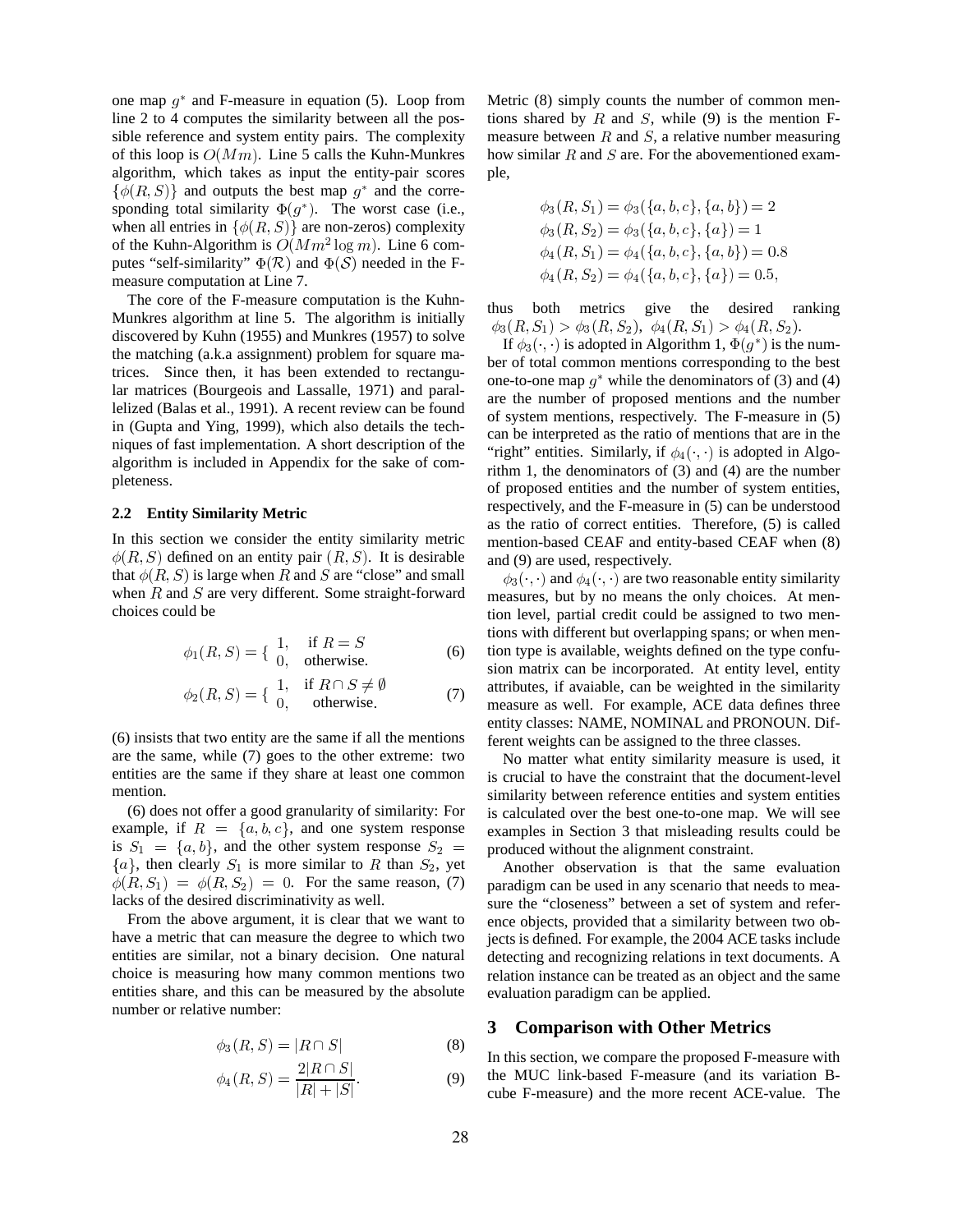

Figure 1: Example entities: (1)truth; (2)system response (a); (3) system response (b); (4) system response (c);  $(5)$ system response  $(d)$ 

proposed metric has fixed problems associated with the MUC and B-cube F-measure, and has better interpretability than the ACE-value.

#### **3.1** Comparison with the MUC F-measure and **B-cube Metric on Artificial Data**

We use the example in Figure 1 to compare the MUC link-based F-measure, B-cube, and the proposed mention- and entity-based CEAF. In Figure 1, mentions are represented in circles and mentions in an entity are connected by arrows. Intuitively, if each mention is treated equally, the system response (a) is better than the system response (b) since the latter mixes two big entities,  $\{1, 2, 3, 4, 5\}$  and  $\{8, 9, A, B, C\}$ , while the former mixes a small entity  $\{6, 7\}$  with one big entity  $\{8, 9, A, B, C\}$ . System response (b) is clearly better than system response (c) since the latter puts all the mentions into a single entity while (b) has correctly separated the entity  $\{6, 7\}$  from the rest. The system response (d) is the worst: the system does not link any mentions and outputs 12 single-mention entities.

Table 1 summarizes various F-measures for system response (a) to (d): the first column contains the indices of the system responses found in Figure 1; the second and third columns are the MUC F-measure and B-cubic F-measure respectively; the last two columns are the proposed CEAF F-measures, using the entity similarity metric  $\phi_3(\cdot, \cdot)$  and  $\phi_4(\cdot, \cdot)$ , respectively.

As shown in Table 1, the MUC link-based F-measure fails to distinguish the system response (a) and the system response (b) as the two are assigned the same F-measure. The system response (c) represents a trivial output: all mentions are put in the same entity. Yet the MUC metric will lead to a  $100\%$  recall (9 out of 9 reference links are

| System   |            |        | <b>CEAF</b> |               |  |
|----------|------------|--------|-------------|---------------|--|
| response | <b>MUC</b> | B-cube | $\varphi_3$ | $\varphi_4$ ( |  |
| (a)      | 0.947      | 0.865  | 0.833       | 0.733         |  |
| (b)      | 0.947      | 0.737  | 0.583       | 0.667         |  |
| (c)      | 0.900      | 0.545  | 0.417       | 0.294         |  |
| (d)      |            | 0.400  | 0.250       | 0.178         |  |

Table 1: Comparison of coreference evaluation metrics

correct) and a  $81.2\%$  precision (9 out of 11 system links are correct), which gives rise to a  $90\%$  F-measure. It is striking that a "bad" system response gets such a high F-measure. Another problem with the MUC link-based metric is that it is not able to handle single-mention entities, as there is no link for a single mention entity. That is why the entry for system response (d) in Table 1 is empty.

B-cube F-measure ranks the four system responses in Table 1 as desired. This is because B-cube metric (Bagga and Baldwin, 1998) is computed based on mentions (as opposed to links in the MUC F-measure). But B-cube uses the same entity "intersecting" procedure found in computing the MUC F-measure (Vilain et al., 1995), and it sometimes can give counterintuitive results. To see this, let us take a look at recall and precision for system response (c) and (d) for B-cube metric. Notice that all the reference entities are found after intersecting with the system responsce (c):  $\{\{1, 2, 3, 4, 5\}, \{6, 7\}, \{8, 9, A, B, C\}\}\$ . Therefore, B-cube recall is  $100\%$  (the corresponding precision is  $\frac{1}{12}$  \* (10 \*  $\frac{5}{12}$  + 2 \*  $\frac{2}{12}$ ) = 0.375). This is counterintuitive because the set of reference entities is not a subset of the proposed entities, thus the system response should not have gotten a  $100\%$  recall. The same problem exists for the system response (d): it gets a  $100\%$ B-cube precision (the corresponding B-cube recall is  $\frac{1}{12}(5*\frac{1}{5}+2*\frac{1}{2}+5*\frac{1}{5})=0.25$ , but clearly not all the entities in the system response (d) are correct! These numebrs are summarized in Table 2, where columns with  $R$  and  $P$  represent recall and precision, respectively.

| System   | B-cube |       | ^F A F      |             |             |             |
|----------|--------|-------|-------------|-------------|-------------|-------------|
| response |        |       | $\phi_3$ -R | $\phi_3$ -P | $\phi_4$ -R | $\phi_4$ -P |
| (c)      | 1.0    | 0.375 | 0.417       | 0.417       | 0.196       | 0.588       |
| (d)      | 0.25   | 1.0   | 0.250       | 0.250       | 0.444       |             |

Table 2: Example of counter-intuitive B-cube recall or precision: system repsonse (c) gets  $100\%$  recall (column R) while system repsonse (d) gets  $100\%$  precision (column P). The problem is fixed in both CEAF metrics.

The counter-intuitive results associated with the MUC and B-cube F-measures are rooted in the procedure of "intersecting" the reference and system entities, which allows an entity to be used more than once! We will come back to this after discussing the CEAF numbers.

From Table 1, we see that both mention-based (col-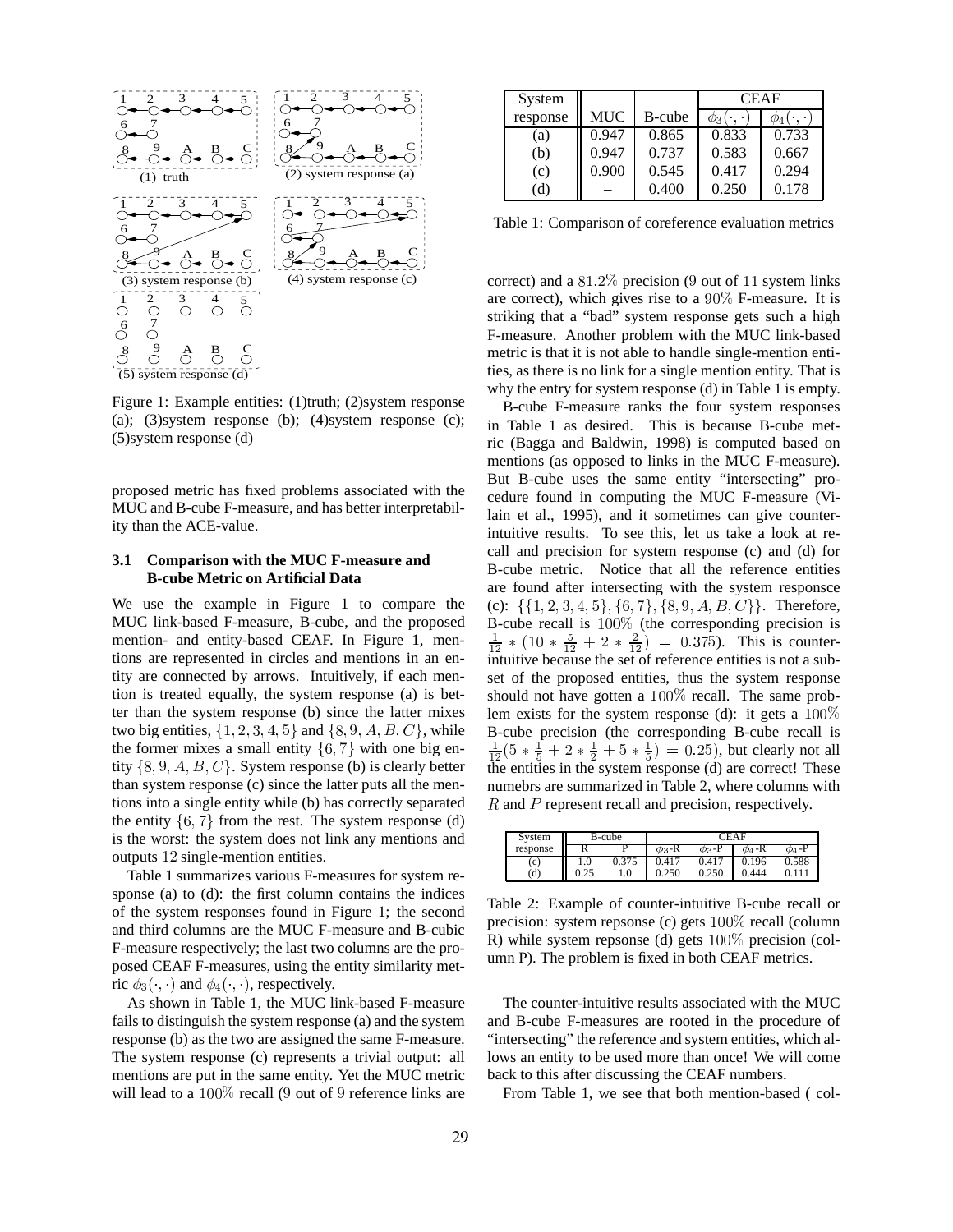umn under  $\phi_3(\cdot, \cdot)$ ) CEAF and entity-based  $(\phi_4(\cdot, \cdot))$ CEAF are able to rank the four systems properly: system (a) to (d) are increasingly worse. To see how the CEAF numbers are computed, let us take the system response (a) as an example: first, the best one-one entity map is determined. In this case, the best map is: the reference entity  $\{1, 2, 3, 4, 5\}$  is aligned to the system entity  $\{1, 2, 3, 4, 5\}$ , the reference entity  $\{8, 9, A, B, C\}$ is aligned to the system  $\{6, 7, 8, 9, A, B, C\}$  and the reference entity  $\{6, 7\}$  is unaligned. The number of common mentions is therefore 10 which results in a mention-based  $(\phi_3(\cdot, \cdot))$  recall  $\frac{5}{6}$  and precision  $\frac{5}{6}$ . Since  $\phi_4({1, 2, 3, 4, 5}, {1, 2, 3, 4, 5}) = 1$ , and  $\phi_4({8, 9, A, B, C}, {6, 7, 8, 9, A, B, C}) = \frac{10}{12}, \Phi(g^*) =$  $1 + \frac{10}{12}$  (c.f. equation (4) and (3)), and the entity-based Fmeasure (c.f. equation  $(9)$ ) is therefore

$$
\frac{2*(1+\frac{10}{12})}{3+2} = \frac{11}{15} = 0.733
$$

CEAF for other system responses are computed similarly.

CEAF recall and precision breakdown for system (c) and (d) are listed in column 4 through 7 of Table 1. As can be seen, neither mention-based nor entity-based CEAF has the abovementioned problem associated with the Bcube metric, and the recall and precision numbers are more or less compatible with our intuition: for instance, for system (c), based on  $\phi_3$ -CEAF number, we can say that about  $41.7\%$  mentions are in the right entity, and based on the  $\phi_4$ -CEAF recall and precision, we can state that about  $19.6\%$  of "true" entities are recovered (recall) and about  $58.8\%$  of the proposed entities are correct.

A comparison of the procedures of computing the MUC F-measure/B-cube and CEAF reveals that the crucial difference is that the MUC and B-cube F-measure allow an entity to be used multiple times while CEAF insists that entity map be one-to-one. So an entity will never get double credit. Take the system repsonse (c) as an example, intersecting three reference entity in turn with the reference entities produces the same set of reference entities, which leads to  $100\%$  recall. In the intersection step, the system entity is effectively used three times. In contrast, the system entity is aligned to only one reference entity when computing CEAF.

#### 3.2 Comparisons On Real Data

#### 3.2.1 MUC F-measure and CEAF

We have seen the different behaviors of the MUC Fmeasure, B-cube F-measure and CEAF on the artificial data. We now compare the MUC F-measure, CEAF, and ACE-value metrics on real data (compasion between the MUC and B-cube F-measure can be found in (Bagga and Baldwin, 1998)). Comparsion between the MUC Fmeasure and CEAF is done on the MUC6 coreference test set, while comparison between the CEAF and ACE-value is done on the 2004 ACE data. The setup reflects the fact

that the official MUC scorer and ACE scorer run on their own data format and are not easily portable to the other data set. All the experiments in this section are done on true mentions.

| Penalty | $#sys-ent$ | MUC-F | $\phi_3$ -CEAF |
|---------|------------|-------|----------------|
| $-0.6$  | 561        | .851  | 0.750          |
| $-0.8$  | 538        | .854  | 0.756          |
| $-0.9$  | 529        | .853  | 0.753          |
| $-1$    | 515        | .853  | 0.753          |
| $-1.1$  | 506        | .856  | 0.764          |
| $-1.2$  | 483        | .857  | 0.768          |
| $-1.4$  | 448        | .863  | 0.761          |
| $-1.5$  | 425        | .862  | 0.749          |
| $-1.6$  | 411        | .864  | 0.740          |
| $-1.7$  | 403        | .865  | 0.741          |
| $-10$   | 113        | .902  | 0.445          |

Table 3: MUC F-measure and mention-based CEAF on the official MUC6 test set. The first column contains the penalty value in decreasing order. The second column contains the number of system-proposed entities. The column under MUC-F is the MUC F-measure while  $\phi_3$ -CEAF is the mention-based CEAF.

The coreference system is similar to the one used in (Luo et al., 2004). Results in Table 3 are produced by a system trained on the MUC6 training data and tested on the 30 official MUC6 test documents. The test set contains 460 reference entities. The coreference system uses a penalty parameter to balance miss and false alarm errors: the smaller the parameter, the fewer entities will be generated. We vary the parameter from  $-0.6$  to  $-10$ , listed in the first column of Table 3, and compare the system performance measured by the MUC F-measure and the proposed mention-based CEAF.

As can be seen, the mention-based CEAF has a clear maximum when the number of proposed entities is close to the truth: at the penlaty value  $-1.2$ , the system produces 483 entities, very close to 460, and the  $\phi_3$ -CEAF achieves the maximum 0.768. In contrast, the MUC Fmeasure increases almost monotonically as the system proposes fewer and fewer entities. In fact, the best system according to the MUC F-measure is the one proposing only 113 entities. This demonstrates a fundamental flaw of the MUC F-measure: the metric intrinsically favors a system producing fewer entities and therefore lacks of discriminativity.

#### 3.2.2 ACE-Value and CEAF

Now let us turn to ACE-value. Results in Table 4 are produced by a system trained on the ACE 2002 and 2004 training data and tested on a separate test set, which contains 853 reference entities. Both ACE-value and the mention-based CEAF penalizes systems over-producing or under-producing entities: ACE-value is maximum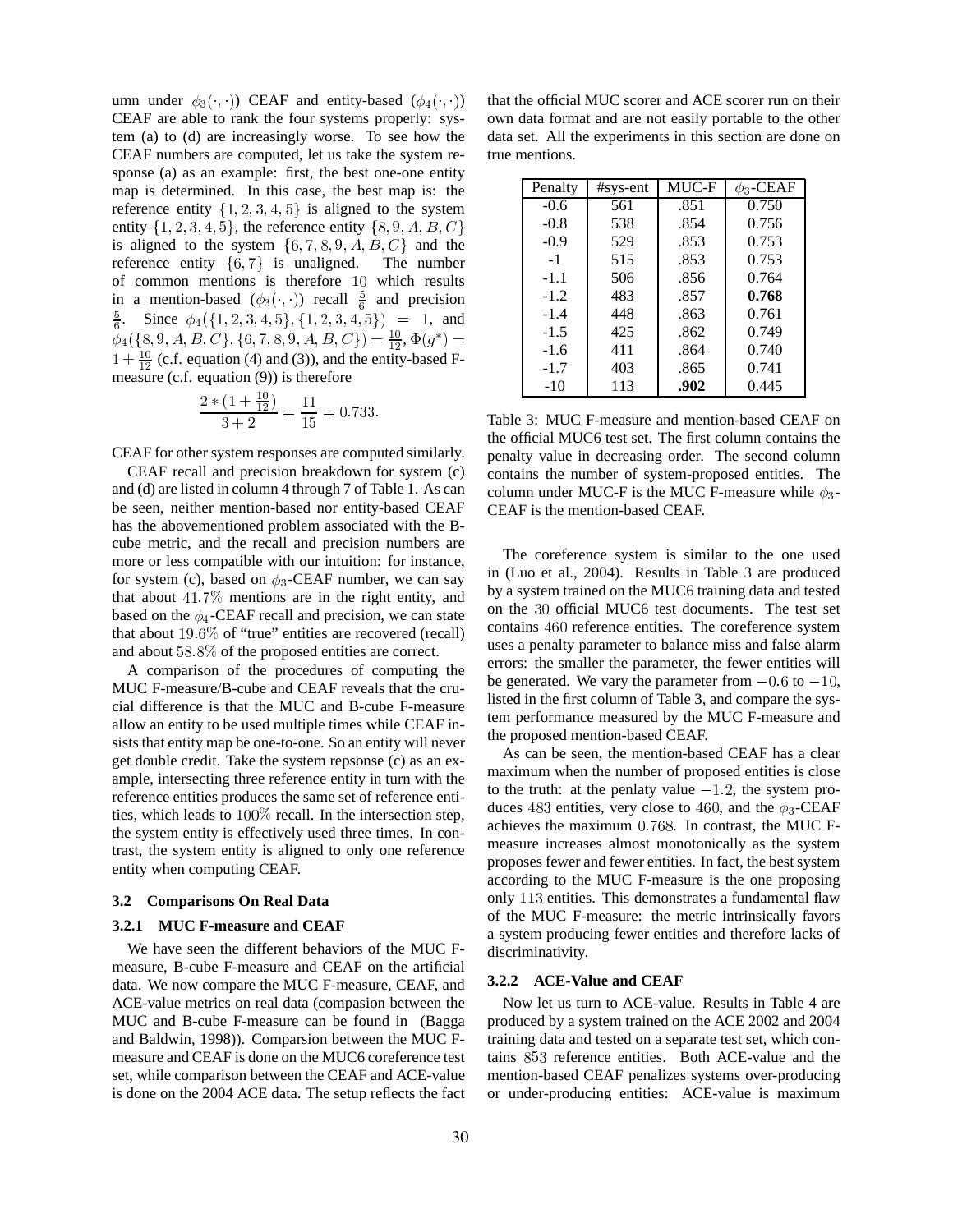| Penalty  | $#sys-ent$ | $ACE-value$ <sup>(%)</sup> | $\phi_3$ -CEAF |
|----------|------------|----------------------------|----------------|
| 0.6      | 1221       | 88.5                       | 0.726          |
| 0.4      | 1172       | 89.1                       | 0.749          |
| 0.2      | 1145       | 89.4                       | 0.755          |
| $\Omega$ | 1105       | 89.7                       | 0.766          |
| $-0.2$   | 1050       | 89.7                       | 0.775          |
| $-0.4$   | 1015       | 89.7                       | 0.780          |
| $-0.6$   | 990        | 89.5                       | 0.782          |
| $-0.8$   | 930        | 88.6                       | 0.794          |
| $-1$     | 891        | 86.9                       | 0.780          |
| $-1.2$   | 865        | 86.7                       | 0.778          |
| $-1.4$   | 834        | 85.6                       | 0.769          |
| $-1.6$   | 790        | 83.8                       | 0.761          |

Table 4: Comparison of ACE-value and mention-based CEAF. The first column contains the penalty value in decreasing order. The second column contains the number of system-proposed entities. ACE-values are in percentage. The number of reference entities is  $853$ .

when the penalty value is  $-0.2$  and CEAF is maximum when the penalty value is  $-0.8$ . However, the optimal CEAF system produces 930 entities while the optimal ACE-value system produces 1050 entities. Judging from the number of entities, the optimal CEAF system is closer to the "truth" than the counterpart of ACE-value. This is not very surprising since ACE-value is a weighted metric while CEAF treats each mention and entity equally. As such, the two metrics have very weak correlation.

While we can make a statement such as "the system with penalty  $-0.8$  puts about  $79.4\%$  mentions in right entities", it is hard to interpret the ACE-value numbers.

Another difference is that CEAF is symmetric<sup>1</sup>, but ACE-Value is not. Symmetry is a desirable property. For example, when comparing inter-annotator agreement, a symmetric metric is independent of the order of two sets of input documents, while an asymmetric metric such as ACE-Value needs to state the input order along with the metric value.

# **4 Conclusions**

A coreference performance metric – CEAF – is proposed in this paper. The CEAF metric is computed based on the best one-to-one map between reference entities and system entities. Finding the best one-to-one map is a maximum bipartite matching problem and can be solved by the Kuhn-Munkres algorithm. Two example entity-pair similarity measures (i.e.,  $\phi_3(\cdot, \cdot)$  and  $\phi_4(\cdot, \cdot)$ ) are proposed, resulting one mention-based CEAF and one entity-based CEAF, respectively. It has been shown that the proposed CEAF metric has fixed problems associated with the MUC link-based F-measure and B-cube F-measure. The proposed metric also has better interpretability than ACE-value.

# **Acknowledgments**

This work was partially supported by the Defense Advanced Research Projects Agency and monitored by SPAWAR under contract No. N66001-99-2-8916. The views and findings contained in this material are those of the authors and do not necessarily reflect the position of policy of the Government and no official endorsement should be inferred.

The author would like to thank three reviewers and my colleagues, Hongyan Jing and Salim Roukos, for suggestions of improving the paper.

### **References**

- Amit Bagga and Breck Baldwin. 1998. Algorithms for scoring coreference chains. In *Proceedings of the Linguistic Coreference Workshop at The First International Conference on Language Resources and Evaluation (LREC'98)*, pages 563–566.
- Egon Balas, Donald Miller, Joseph Pekny, and Paolo Toth. 1991. A parallel shortest augmenting path algorithm for the assignment problem. *Journal of the ACM (JACM)*, 38(4).
- Francois Bourgeois and Jean-Claude Lassalle. 1971. An extension of the munkres algorithm for the assignment problem to rectangular matrices. *Communications of the ACM*, 14(12).
- R. Fletcher. 1987. *Practical Methods of Optimization*. John Wiley and Sons.
- Anshul Gupta and Lexing Ying. 1999. Algorithms for finding maximum matchings in bipartite graphs. Technical Report RC 21576 (97320), IBM T.J. Watson Research Center, October.
- H.W. Kuhn. 1955. The hungarian method for the assignment problem. *Naval Research Logistics Quarterly*, 2(83).
- Xiaoqiang Luo, Abe Ittycheriah, Hongyan Jing, Nanda Kambhatla, and Salim Roukos. 2004. A mentionsynchronous coreference resolution algorithm based on the bell tree. In *Proc. of ACL*.
- MUC-6. 1995. *Proceedings of the Sixth Message Understanding Conference(MUC-6)*, San Francisco, CA. Morgan Kaufmann.
- MUC-7. 1998. *Proceedings of the Seventh Message Understanding Conference(MUC-7)*.
- J. Munkres. 1957. Algorithms for the assignment and transportation problems. *Journal of SIAM*, 5:32–38.

<sup>&</sup>lt;sup>1</sup>This was pointed out by Nanda Kambhatla.